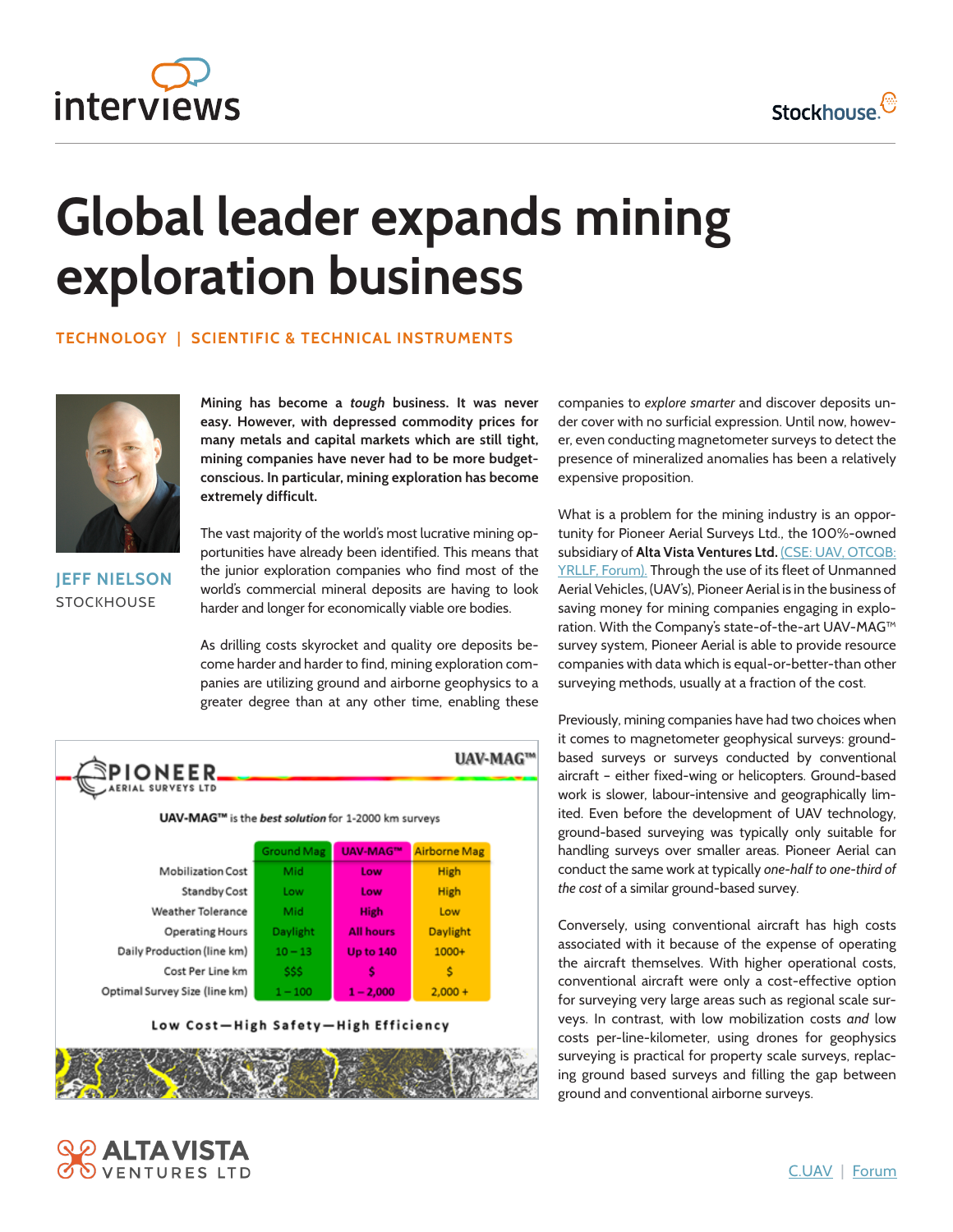

**Stockhouse.** 

This is only the starting point when it comes to the flexibility of using UAV technology to conduct airborne magnetometer surveys. Drones are particularly advantageous when doing image work over especially hilly or mountainous topography, a common necessity in the mining industry.

With their slower flying speed and reduced turning radius, drones can be safely and effectively operated – at a low cost – in virtually any geographical setting. Flying lower-and-slower also means that UAV-MAGTM surveys generally provide superior data versus surveys conducted by conventional aircraft because of the increased data density.



Pioneer Aerial's personal advantage is its expertise in surveying. What this means is that not only are mining companies now actively seeking out UAV businesses to conduct their magnetic resonance imaging, they are specifically knocking on Pioneer Aerial's door.

The Company is already a global leader in bringing this state-of-the-art technology to the mining industry. Pioneer Aerial has flown surveying assignments for mining operations throughout the US and Canada, and overseas. Indeed, in some cases UAV's are the only economical option for magnetic surveying.

When Pioneer Aerial was commissioned for surveying work in Oman, it was dealing with a geologically unique chromite deposit. The difficult terrain made it impossible to conduct a ground survey while an air survey would have been prohibitively expensive. A drone was able to perform the same work and produce top-quality data at a reasonable cost.

It's not just junior mining companies which are seeking to take advantage of Pioneer Aerial's cost-effective services and reputation for excellence. Even major mining companies are coming to the Company.

With global projects, these major mining companies are constantly searching for innovative technology that can make exploration safer, more cost effective and produce high quality data. They come to Pioneer



Aerial for the quality of data it provides as well as the reduction in safety hazards compared with aerial surveying using conventional aircraft.

Already, Pioneer Aerial has conducted surveys for Rio Tinto and De-Beers, marking the first ever UAV contract awarded by Rio Tinto in the Western Hemisphere. One reason this UAV company is attracting the attention of mining heavyweights is the significant safety margin increase the technology provides compared to conducting surveys with ground crews in difficult terrain. In addition, the UAV platform allows for innovative survey designs that would be too expensive to conduct otherwise, such as multi-elevation mag surveys.



Because drones are capable of (safely) operating at lower altitudes than conventional aircraft and can do so at less expense, Pioneer Aerial can produce two surveys of the same region at different altitudes. Combining the results from different altitudes can better define these magnetic anomalies.

Pioneer Aerial's industry-leading expertise in conducting these UAV magnetic surveys is derived from the seasoned team of geologists who lead its operations. Michael Burns is the President of Pioneer Aerial. Burns is an experienced geologist and a founding member of Mack-